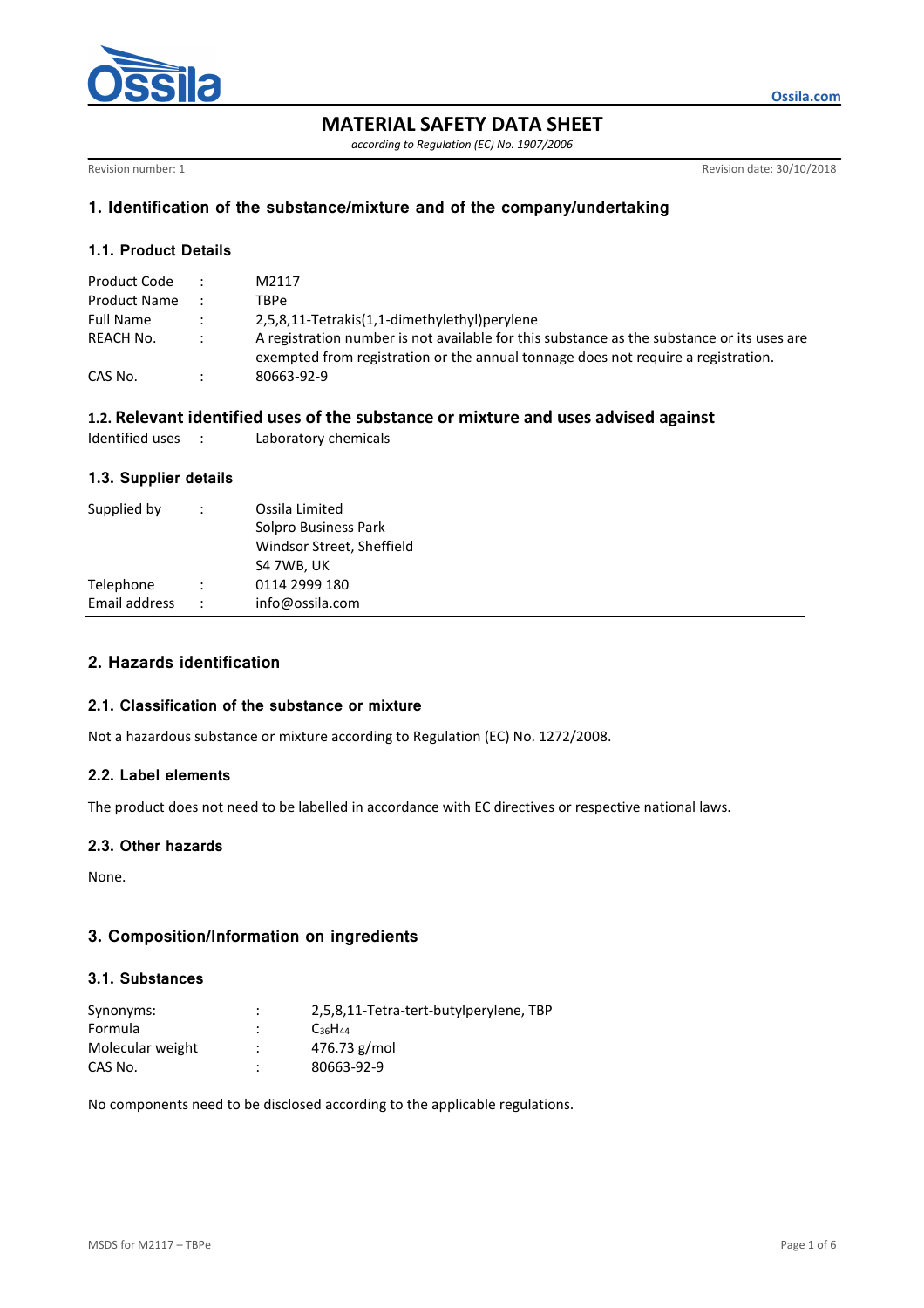# **4. First aid measures**

### **4.1. Description of first aid measures**

#### **After Inhalation**

Remove person to fresh air. If not breathing, give person artificial respiration.

### **After skin contact**

Wash with soap and water.

**After eye contact**  Flush with copious amounts of water as a precaution.

**After Ingestion**  Rinse out mouth with water.

### **4.2. Most important symptoms and effects, both acute and delayed**

The most important known symptoms and effects are described in section 11.

### **4.3. Indication of any immediate medical attention and special treatment needed**

No data available.

# **5. Fire fighting**

### **5.1. Extinguishing media**

**Suitable extinguishing media**: Dry chemical, alcohol-resistant foam, carbon dioxide or water spray. Consult with local fire authorities before attempting large scale fire-fighting operations.

### **5.2. Special hazards arising from the substance of mixture**

**Hazardous combustion products:** Carbon oxides.

#### **5.3. Advice for firefighters**

Wear a self-contained breathing apparatus if necessary. During a fire, irritating and highly toxic gases and vapours may be generated by thermal decomposition.

## **6. Accidental release measures**

#### **6.1. Personal precautions, protective equipment and emergency procedures**

Wear personal protective equipment (section 8). Avoid dust formation. Ensure room is well ventilated.

#### **6.2. Environmental precautions**

Do not let product enter drains.

#### **6.3. Containment and cleaning**

Contain and clean up spill if safe to do so using an electrically protected vacuum cleaner or by wet-brushing. Dispose of dry waste in closed container for proper disposal according to local regulations.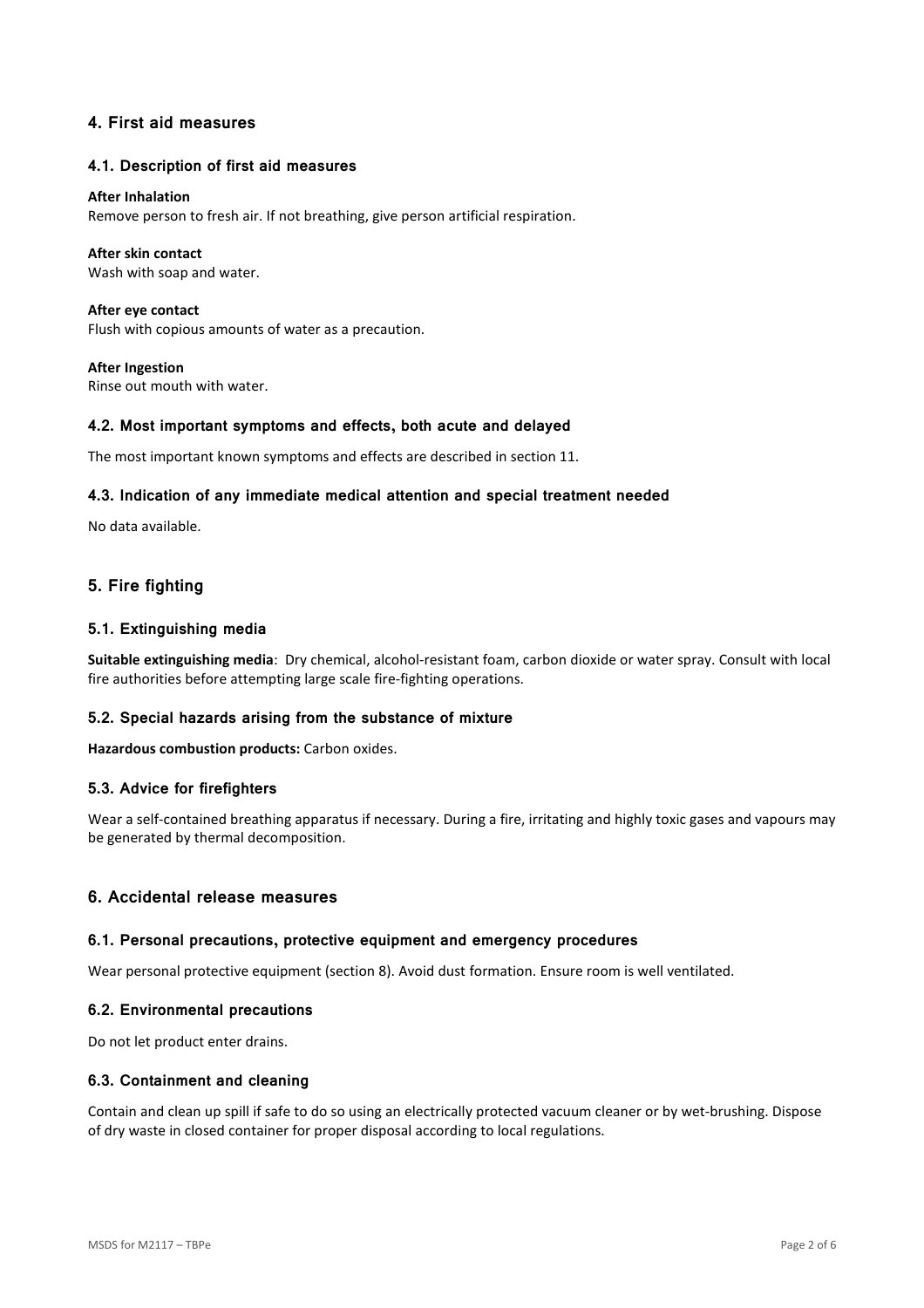# **7. Handling and storage**

## **7.1. Precautions for safe handling**

Avoid formation of dust and aerosols. Keep away from sources of ignition and avoid the build-up of electrostatic charge. Provide exhaust ventilation in places where dust is formed.

## **7.2. Conditions for safe storage, including any incompatibilities**

Store in a cool, dry and well-ventilated place inside of a tightly sealed container. Reseal containers that have been opened and keep upright to prevent leakage. **Quality-related information:** Product may be air sensitive. Store under inert gas.

**7.3. Specific end uses** 

Use in laboratories.

# **8. Exposure controls / Personal protection**

### **8.1. Control parameters**

### **Components with workplace control parameters**

Contains no substances with occupational exposure limit values.

### **Biological occupational exposure limits**

This product does not contain any hazardous materials with biological limits.

### **8.2. Exposure controls**

### **Engineering measures**

Handle in accordance with good industrial engineering/laboratory practices for hygiene and safety. Ensure eyewash stations and safety showers are close to the laboratory workstation. Ensure good general ventilation is present when handling the product.

### **Personal protective equipment**

**Eyes:** Wear safety glasses with side-shields conforming to appropriate government standards such as NO:SH (US) or EN166 (EU).

**Skin**: Handle with appropriate gloves and use proper glove removal technique to avoid skin contact. Dispose of gloves in accordance with applicable laws. Wash and dry hands.

The selected protective gloves must satisfy the specifications of EU Directive 89/686/EEC and the standard EN 374 derived from it.

**Clothing:** Wear complete suit protecting against chemicals; the type of equipment should be appropriate for the concentration and amount of dangerous substance used.

**Respirators:** Where protection from nuisance dusts is needed, use type N95 (US) or type P1 (EN 143) dust masks or those approved under appropriate government standards such as NIOSH (US) or CEN (EU).

#### **General hygiene measures**

Wash thoroughly after handling. Wash contaminated clothing before reuse.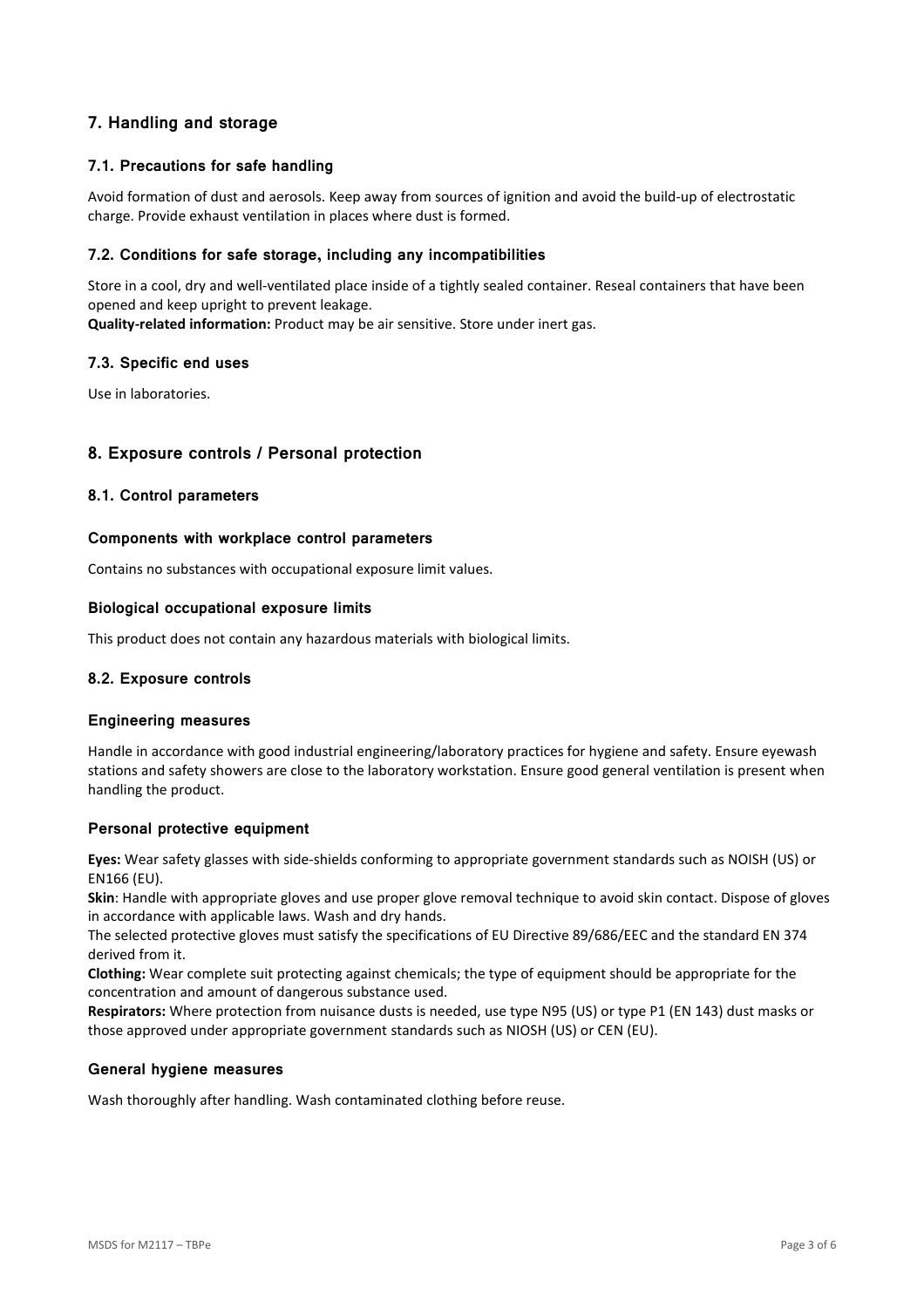# **9. Physical and chemical properties**

# **9.1. Information on basic physical and chemical properties**

| Appearance                                     |   | White powder/crystals                              |
|------------------------------------------------|---|----------------------------------------------------|
| Odour                                          |   | No data available                                  |
| Odour threshold                                |   | No data available                                  |
| рH                                             |   | No data available                                  |
| Melting/freezing point                         |   | >220 °C (gravitational analysis, 0.5% weight loss) |
| Boiling point/range                            |   | No data available                                  |
| Flash point                                    | ٠ | No data available                                  |
| Evaporation rate                               |   | No data available                                  |
| Flammability                                   |   | No data available                                  |
| <b>Explosive limits</b>                        |   | No data available                                  |
| Vapour pressure                                |   | No data available                                  |
| Vapour density                                 |   | No data available                                  |
| Relative density                               |   | No data available                                  |
| Solubility(ies)                                |   | No data available                                  |
| Partition coefficient: <i>n</i> -octanol/water |   | No data available                                  |
| Autoignition temperature                       |   | No data available                                  |
| Decomposition temperature                      |   | No data available                                  |
| Viscosity                                      |   | No data available                                  |
| Explosive properties                           |   | No data available                                  |
| Oxidising properties                           |   | No data available                                  |

# **9.2. Other safety information**

No data available.

# **10. Stability and reactivity**

### **10.1 Reactivity**

No data available.

# **10.2. Chemical stability**

Stable under normal temperatures and pressures under recommended storage conditions.

# **10.3. Possibility of hazardous reactions**

No data available.

### **10.4. Conditions to avoid**

No data available.

# **10.5. Incompatible materials**

Strong oxidising agents.

# **10.6. Hazardous decomposition products**

No known hazardous decomposition products.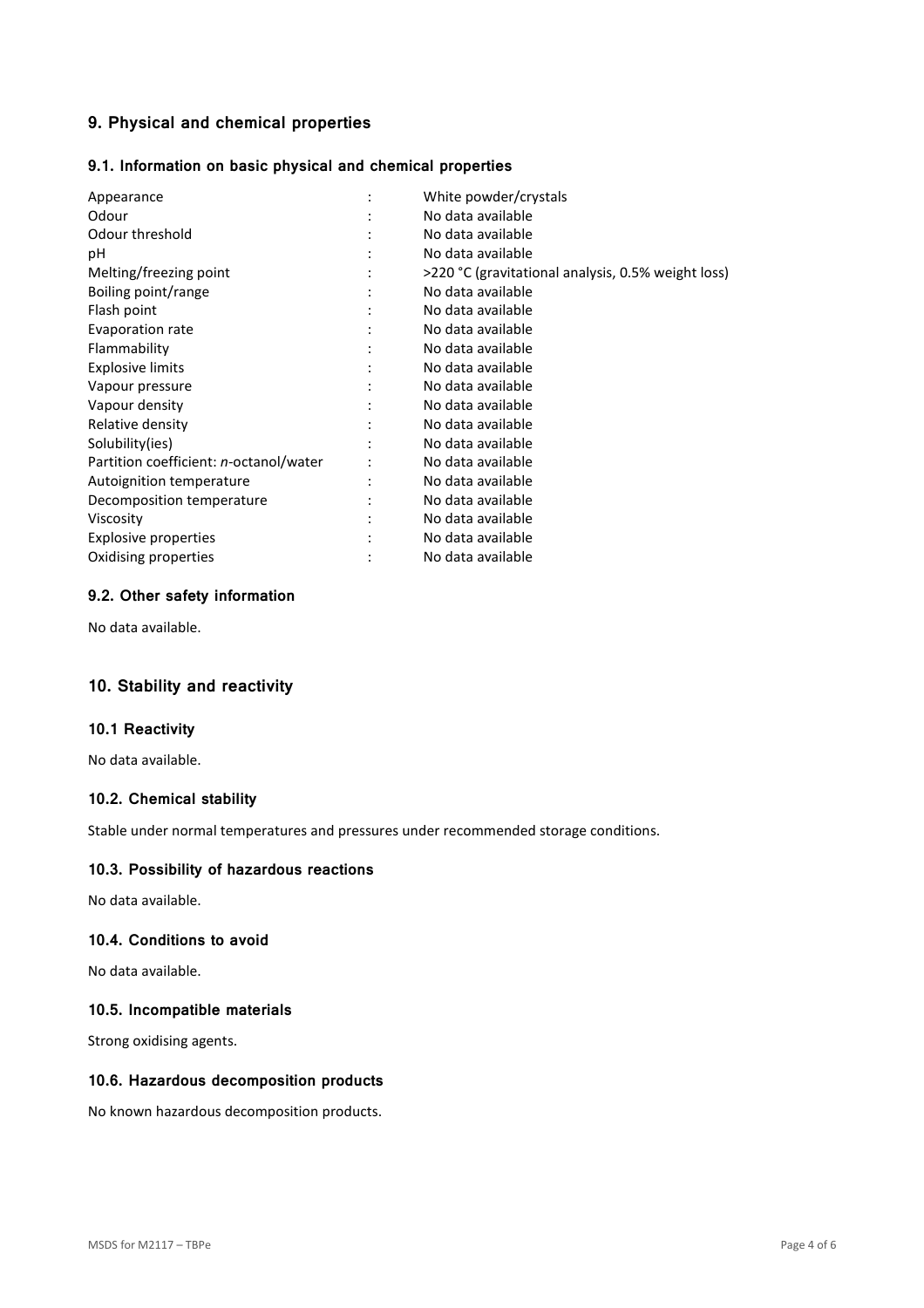# **11. Toxicological information**

## **11.1. Information on toxicological effects**

**Acute toxicity**  No data available. **Skin corrosion/irritation**  No data available. **Serious eye damage/eye irritation**  No data available. **Respiratory or skin sensitization**  No data available. **Germ cell mutagenicity**  No data available. **Carcinogenicity**  No data available. **Reproductive toxicity**  No data available. **Specific target organ toxicity - single exposure**  No data available. **Specific target organ toxicity - repeated exposure**  No data available. **Aspiration hazard**  No data available. **Routes of exposure**  Eye contact, ingestion, inhalation, skin contact. **Signs and Symptoms of Exposure**  No data available.

To the best of our knowledge, the chemical, physical, and toxicological properties have not been thoroughly investigated.

# **12. Ecological information**

### **12.1. Toxicity**

No data available.

### **12.2. Persistence and degradability**

No data available.

### **12.3. Bioaccumulative potential**

No data available.

### **12.4. Mobility in soil**

No data available.

### **12.5. Results of PBT and vPvB assessment**

PBT/vPvB assessment not available as chemical safety assessment not required/not conducted.

### **12.6. Other adverse effects**

No data available.